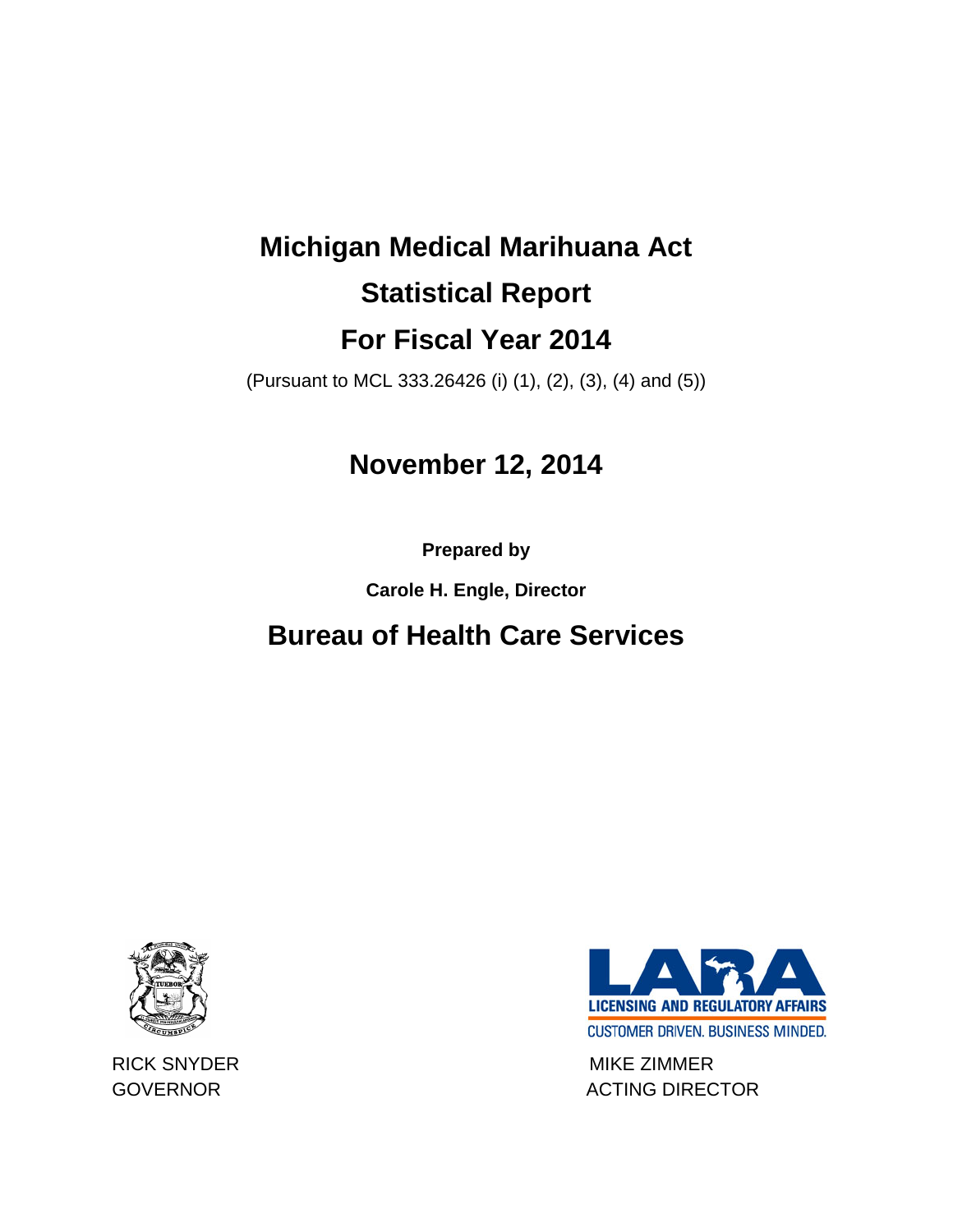### **Table of Contents**

| <b>Executive Summary</b>    | 2             |
|-----------------------------|---------------|
| Background                  | $\mathcal{P}$ |
| <b>Required Information</b> | 3             |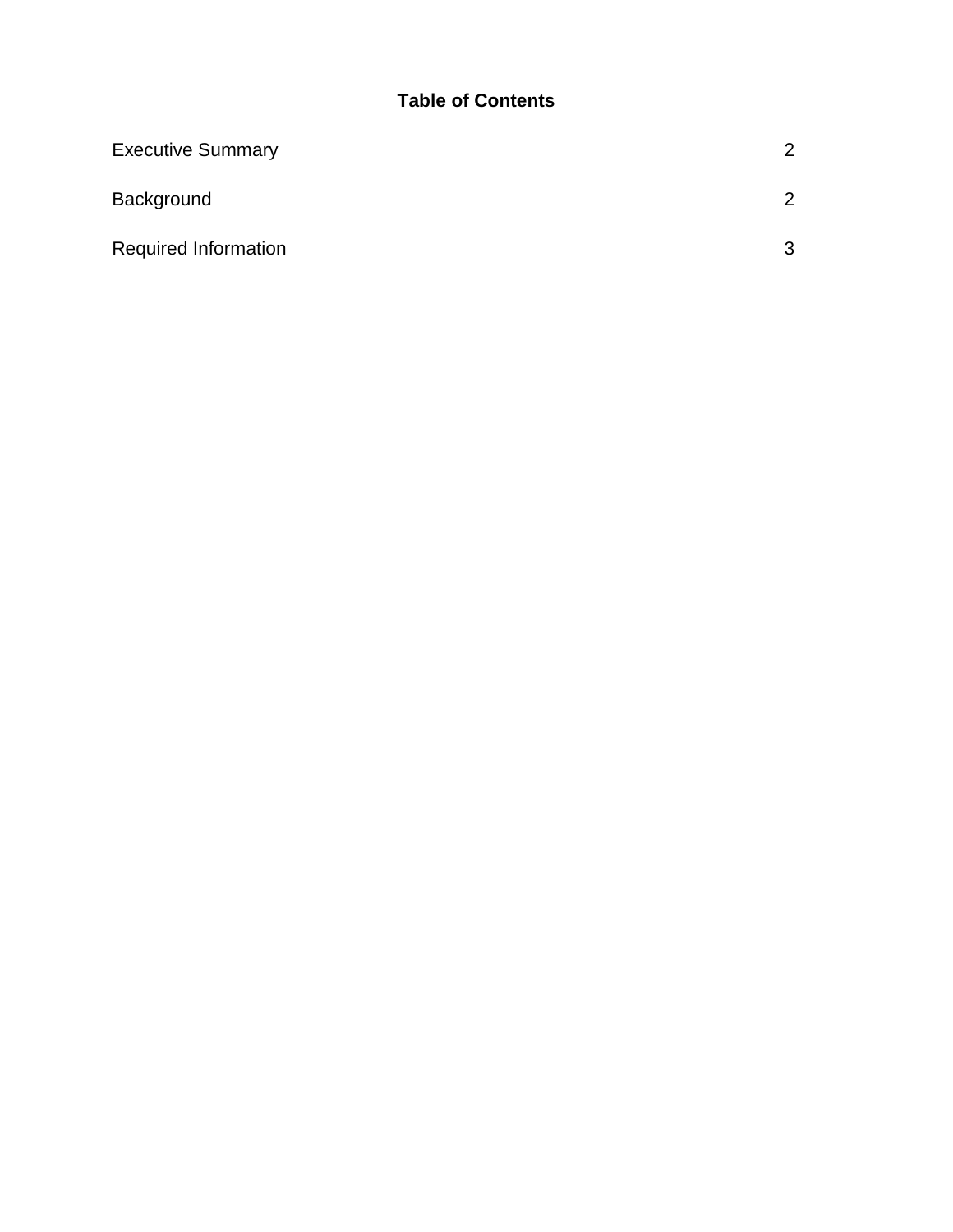#### **Executive Summary:**

The Michigan Medical Marihuana Act, Initiated Law 1 of 2008, Section 6 (i) [MCL 333.26426 (i) (1), (2), (3), (4) and (5)] states: The department shall submit to the legislature an annual report that does not disclose any identifying information about qualifying patients, primary caregivers, or physicians, but does contain, at a minimum, all of the following information:

- *(1) The number of applications filed for registry identification cards.*
- *(2) The number of qualifying patients and primary caregivers approved in each county.*
- *(3) The nature of the debilitating medical conditions of the qualifying patients.*
- *(4) The number of registry identification cards revoked.*
- *(5) The number of physicians providing written certifications for qualifying patients.*

Accordingly, this report has been prepared and issued electronically to the House and Senate appropriations subcommittees, House and Senate Fiscal Agencies, and the state budget director to meet the December 4th reporting requirement. In addition, this report may also be found online under the following locations:

- The Bureau of Health Care Services website at: [www.michigan.gov/bhcs.](http://www.michigan.gov/bhcs)
- The All About LARA section Legislative Reports of the Department of Licensing and Regulatory Affairs website at: [www.michigan.gov/lara.](http://www.michigan.gov/lara)

#### **Background:**

The Michigan Medical Marihuana Program (MMMP) is a state registry program within the Health Professions Licensing Division in the Bureau of Health Care Services at the Michigan Department of Licensing and Regulatory Affairs. The program administers the Michigan Medical Marihuana Act as approved by Michigan voters on November 4, 2008. The program implements the statutory tenets of this act in such a manner that protects the public and assures the confidentiality of its participants.

Specifically, the information provided is based on data from October 1, 2013 through September 30, 2014.

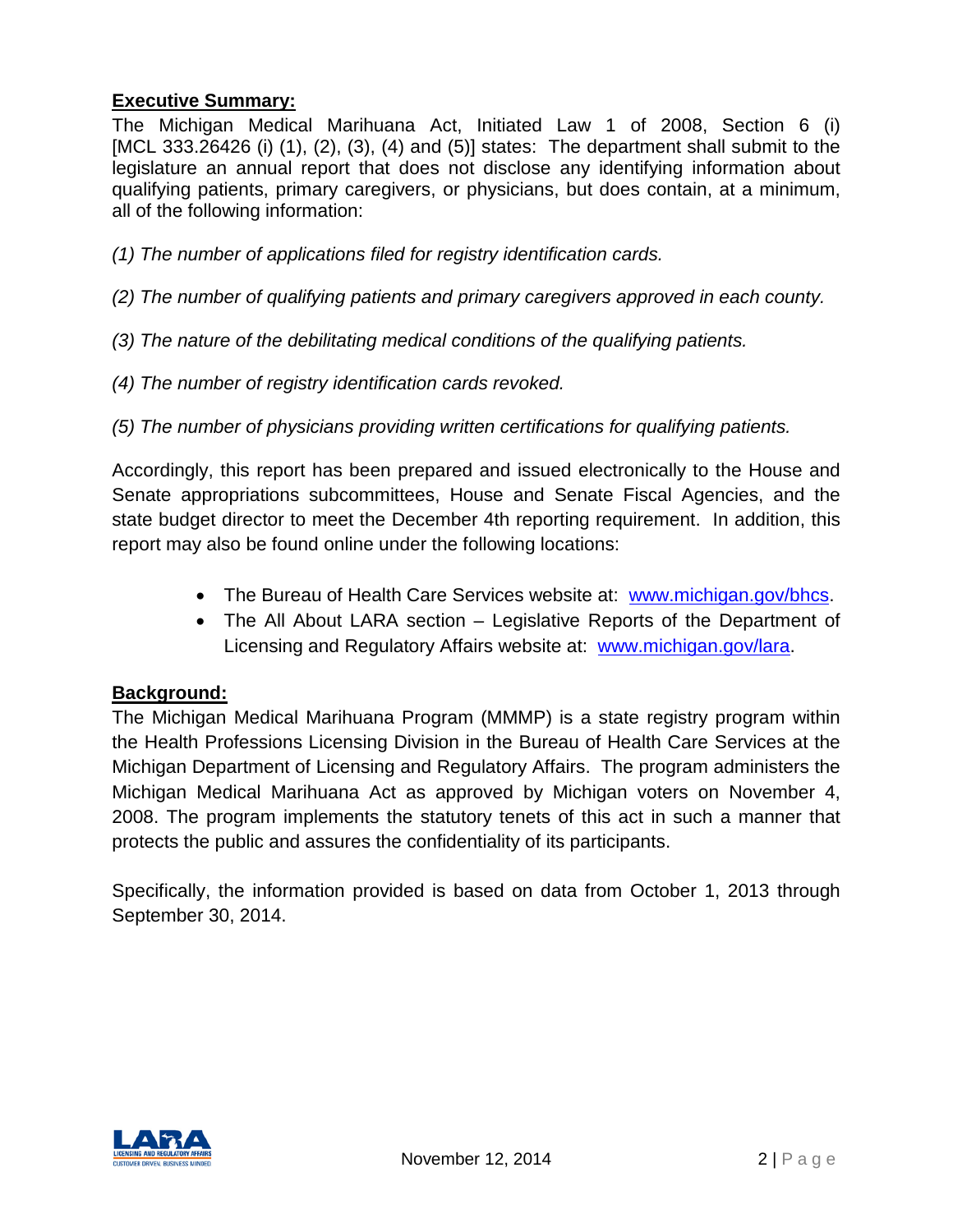#### **Required Information:**

#### **(1) The number of applications filed for registry identification cards.**

For Fiscal Year 2014, there were a total of 116,981 applications filed for medical marihuana registry identification cards.

#### **(2) The number of qualifying patients and primary caregivers approved in each county.**

The total number of patients and caregivers by county is listed below:

| <b>County</b>         | <b>Patients</b> | <b>Caregivers</b> |
|-----------------------|-----------------|-------------------|
| Alcona                | 167             | 48                |
| Alger                 | 109             | 24                |
| Allegan               | 1,142           | 320               |
| Alpena                | 288             | 58                |
| Antrim                | 394             | 111               |
| Arenac                | 259             | 67                |
| Baraga                | 97              | 13                |
| <b>Barry</b>          | 590             | 178               |
| Bay                   | 1,132           | 273               |
| <b>Benzie</b>         | 289             | 84                |
| <b>Berrien</b>        | 1,722           | 484               |
| <b>Branch</b>         | 486             | 125               |
| Calhoun               | 1,483           | 456               |
| Cass                  | 470             | 116               |
| Charlevoix            | 379             | 96                |
| Cheboygan             | 266             | 68                |
| Chippewa              | 333             | 75                |
| Clare                 | 531             | 121               |
| Clinton               | 536             | 170               |
| Crawford              | 211             | 49                |
| <b>Delta</b>          | 483             | $\overline{1}$ 48 |
| <b>Dickinson</b>      | 361             | 101               |
| Eaton                 | 1,374           | 425               |
| Emmet                 | 331             | 78                |
| Genesee               | 6,819           | 1,692             |
| Gladwin               | 387             | 95                |
| Gogebic               | 194             | 50                |
| <b>Grand Traverse</b> | 1,270           | 309               |
| Gratiot               | 447             | 103               |

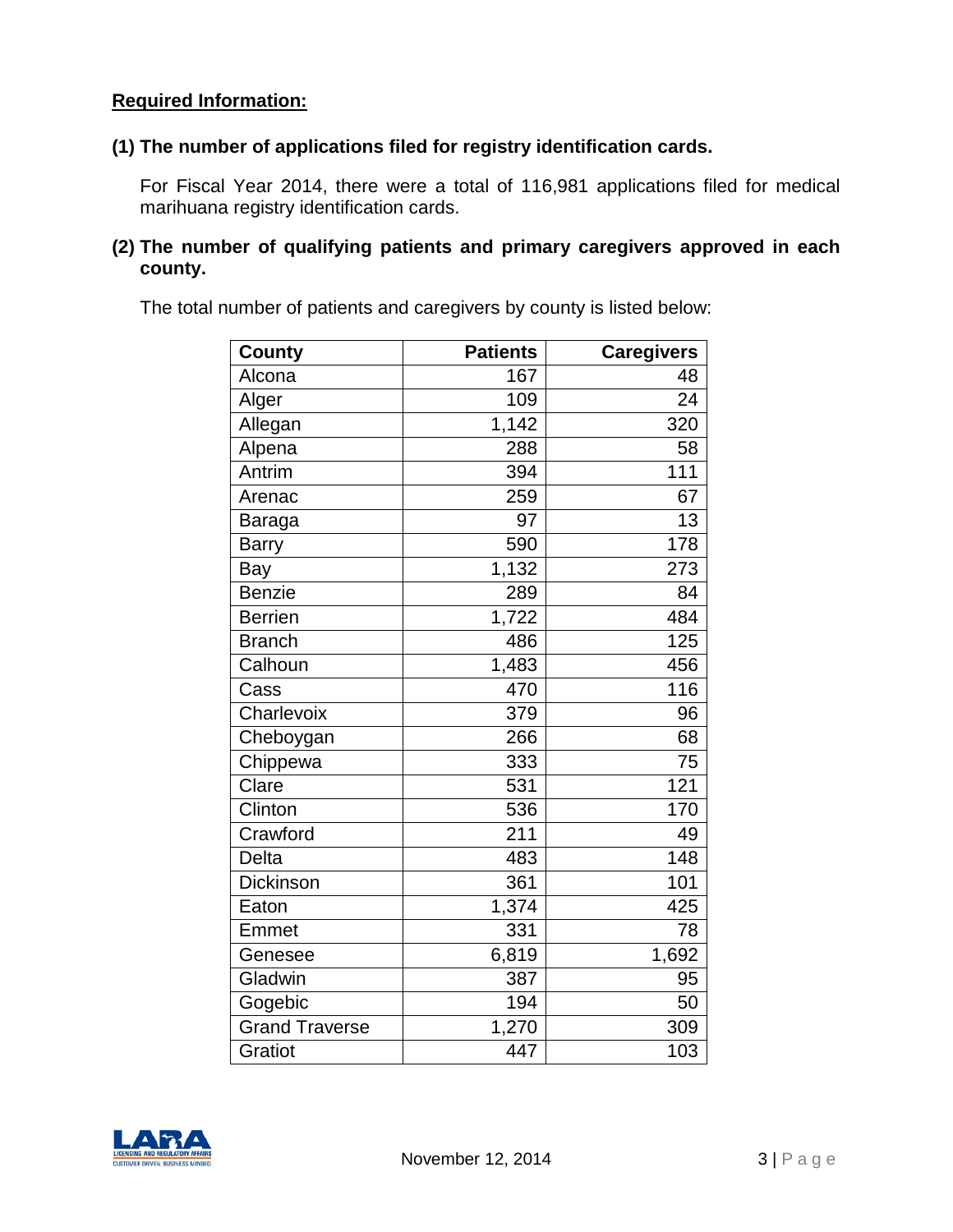| County       | <b>Patients</b> | <b>Caregivers</b> |
|--------------|-----------------|-------------------|
| Hillsdale    | 592             | 153               |
| Houghton     | 366             | 99                |
| Huron        | 192             | 24                |
| Ingham       | 3,713           | 975               |
| Ionia        | 590             | 138               |
| losco        | 348             | 74                |
| Iron         | 178             | 44                |
| Isabella     | 576             | 149               |
| Jackson      | 2,161           | 554               |
| Kalamazoo    | 1,999           | 480               |
| Kalkaska     | 403             | 93                |
| Kent         | 4,263           | 956               |
| Keweenaw     | 33              | 8                 |
| Lake         | 225             | 56                |
| Lapeer       | 1,171           | 309               |
| Leelanau     | 224             | 51                |
| Lenawee      | 1,484           | 398               |
| Livingston   | 1,536           | 361               |
| Luce         | 71              | 15                |
| Mackinac     | 154             | 32                |
| Macomb       | 7,644           | 1,693             |
| Manistee     | 332             | 77                |
| Marquette    | 805             | 207               |
| Mason        | 376             | 75                |
| Mecosta      | 405             | 77                |
| Menominee    | 282             | 77                |
| Midland      | 594             | 109               |
| Missaukee    | 159             | 55                |
| Monroe       | 1,764           | 388               |
| Montcalm     | 926             | 302               |
| Montmorency  | 216             | 60                |
| Muskegon     | 2,249           | 497               |
| Newaygo      | 619             | 151               |
| Oakland      | 9,330           | 2,017             |
| Oceana       | 423             | 93                |
| Ogemaw       | 275             | 71                |
| Ontonagon    | 115             | 32                |
| Osceola      | 305             | 80                |
| Oscoda       | 114             | 27                |
| Otsego       | 435             | 109               |
| Ottawa       | 1,861           | 395               |
| Presque Isle | 165             | 43                |

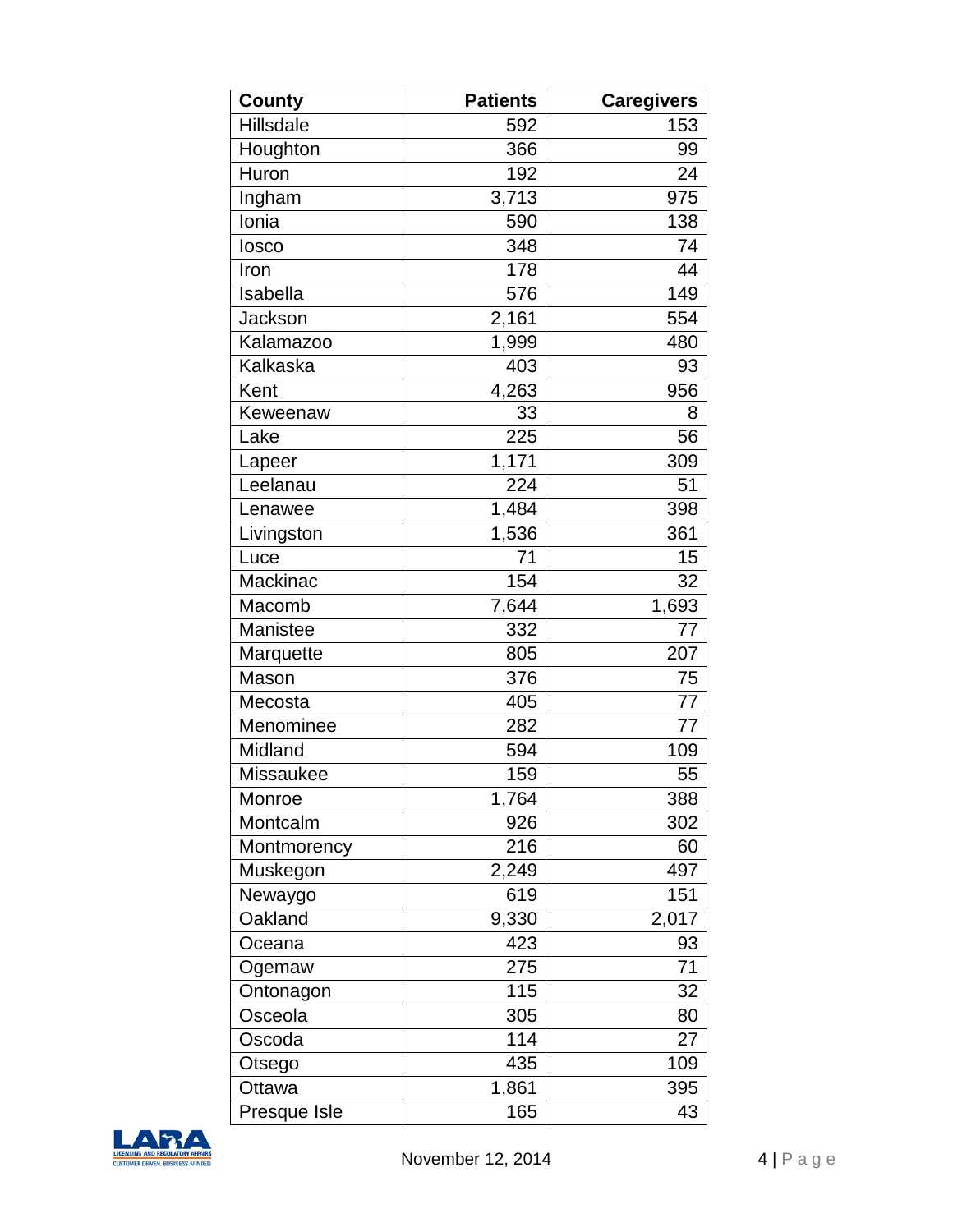| <b>County</b>      | <b>Patients</b> | <b>Caregivers</b> |
|--------------------|-----------------|-------------------|
| Roscommon          | 449             | 102               |
| Saginaw            | 1,736           | 373               |
| <b>Saint Clair</b> | 1,572           | 370               |
| Saint Joseph       | 548             | 127               |
| Sanilac            | 594             | 144               |
| Schoolcraft        | 137             | 37                |
| Shiawassee         | 1,055           | 253               |
| Tuscola            | 829             | 195               |
| Van Buren          | 1,041           | 288               |
| Washtenaw          | 3,447           | 742               |
| Wayne              | 12,258          | 2,641             |
| Wexford            | 519             | 153               |
| <b>Totals</b>      | 96,408          | 22,966            |

#### **(3) The nature of the debilitating medical conditions of the qualifying patients.**

The name of the debilitating condition as well as the total percentage of medical marihuana patients who are afflicted with the debilitating condition:

| Name of<br><b>Debilitating Condition</b>         | % of Patients<br><b>Afflicted With</b><br><b>Debilitating</b><br><b>Condition*</b> |
|--------------------------------------------------|------------------------------------------------------------------------------------|
| Human Immunodeficiency Virus (HIV)               | 0.75%                                                                              |
| or Acquired Immune Deficiency<br>Syndrome (AIDS) |                                                                                    |
| <b>Alzheimers</b>                                | 0.05%                                                                              |
| <b>Amyotrophic Lateral Sclerosis</b>             | 0.04%                                                                              |
| Cachexia                                         | 0.94%                                                                              |
| Cancer                                           | 4.04%                                                                              |
| <b>Crohn's Disease</b>                           | 1.06%                                                                              |
| Glaucoma                                         | 1.39%                                                                              |
| <b>Hepatitis C</b>                               | 1.74%                                                                              |
| <b>Nail Patella</b>                              | 0.03%                                                                              |
| Post-Traumatic Stress Disorder (PTSD)            | 0.38%                                                                              |
| Seizures - Epilepsy                              | 2.05%                                                                              |
| Severe and Chronic Pain                          | 93.70%                                                                             |
| Severe and Persistent Muscle Spasms              | 25.66%                                                                             |
| Severe Nausea                                    | 9.62%                                                                              |
| <b>Wasting Syndrome</b>                          | 0.97%                                                                              |

**\***The total adds up to more than 100% because most patients are diagnosed with more than one debilitating medical condition. The table above shows the percentage of all patients diagnosed with each condition.